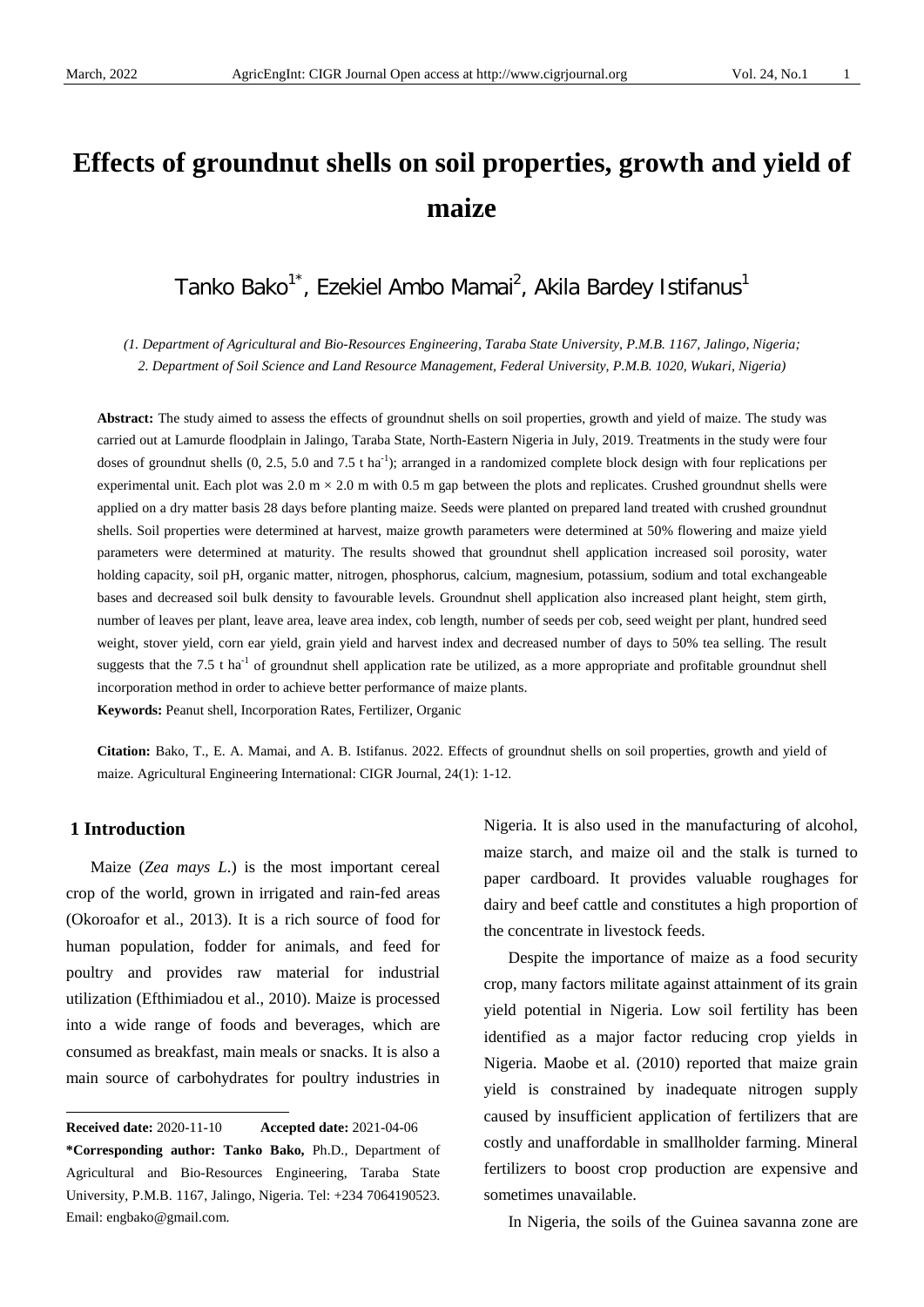inherently low in soil fertility, especially of nitrogen and organic matter with resultant low crop yields (Nottfige et al., 2005). In this zone, inorganic materials are widely used to improve soil and crop productivity. These fertilizers are scarce and beyond the reach of resource poor farmers. In addition, their application produces detrimental effects on the soil (enhancement of soil acidity and degradation of soil properties) and pollution of water bodies (Nottfige et al., 2005).

The expected yield increase on the application of inorganic fertilizer is not obtained since these fertilizers are readily lost to leaching due to high rainfall coupled with low activity clays in these soils (Ano and Agwu, 2005).

However, there are various organic materials such as groundnut (*Arachis hypogaea*) shells that have the potential of effective agronomical use in Nigeria. Fening et al. (2005) reported that there is an increasing interest in using crop residues for improving soil productivity which can reduce the use of external inputs of inorganic fertilizer. These crop residues are in sufficient abundance in farmers' fields at the end of a growing season and play an important role in soil fertility management through their short term effects on nutrient supply and longer term contribution to soil organic matter (Karanja et al., 2006). In Nigeria and other developing countries, the groundnut shell is used as soil amendment, manure and mulch.

Groundnut (*Arachis hypogaea*) is the third most abundantly cultivated oilseed in the world and plays an important role in the economy of these West African countries, including the Gambia, Nigeria, Ghana and Senegal (Nwanosike, 2011). In Africa, groundnut is grown mainly in these countries, Nigeria, Gambia, Sudan, Senegal, Chad, Ghana Congo and Niger (Vara Prasad et al., 2010). In 2007, the total harvested area for groundnut in Africa was 9.04 Mha with a total production of 8.7 Mt. The average productivity index for Nigeria was reported to be 1720 $kg$  ha<sup>-1</sup>; 500 $kg$  ha<sup>-1</sup> was reported for Sudan and  $700kg$  ha<sup>-1</sup> was given for Senegal (Vara Prasad et al., 2010). Hulls constitute about 25% of the total mass of groundnuts produced but they are not being utilized (Nwanosike, 2011).

Peanut shells are an agricultural by-product from an oilseed leguminous crop peanut. Significant waste disposal problems are created around areas where agricultural wastes, such as peanuts shells are generated. The common methods of handling the disposal of oilseed harvest residue such as peanut shell is mostly either by incineration, incorporation in soil on land dumping. At present in the developing countries the majority of peanut hulls are either burned, dumped in forest areas or left to degrade naturally. However, incineration method will emit smoke and particulate matter, which causes air pollution. Incorporation of agricultural waste into soil influences physical, biological and chemical properties of soil (Sim, 2011). Therefore, it is necessary to develop improved methods of managing the huge amount of peanut shells, which poses no critical problem in waste management systems and subsequently causes no environmental pollution (Sim, 2011). Transforming peanut shells into a valuable raw material, ingredient or product would be the better method to utilize them (Dongmeza et al., 2009; El-Haggar et al., 2010; Sim, 2011).

The shells are the dry pericarp of the mature pods contains moisture content, crude fibre, lipids, crude protein, carbohydrate, oxalate, phytate, cyanogenic glycosides and trypsin inhibitors of 8.0%, 2.50%, 59%, 0.50%, 4.43%, 25.57%, 220 mg/100 mg, 362.1 mg/100 kg,  $1.60 \text{ mg}/100 \text{ g}$  and  $25 \text{ TUI mg}^{-1}$ , respectively (Bansal et al.1993). Peanut shell contains Ca, P, K, Mg, Zn and more than 10 kinds of other trace elements, small amount of fat and protein (Nalluri and Karri, 2018). It is used as cattle feed and as a carrier of insecticide, in the manufacture of logs and production of pulp and can also be used for preparing activated carbon (Nalluri and Karri, 2018). Groundnut shells are used as fuel when pelletized and made as smokeless briquette (Lubwama and Yiga, 2017) as a soil conditioner, filler in fertilizer and feeds, or is processed as substitutes for cork and hardboard, or composting with the aid of lignin composting bacteria (Nautiyal, 2002). Oriola and Moses (2010) categorized *Arachis hypogaea* shell ash with about 8.66% CaO, 1.93% Fe<sub>2</sub>O<sub>3</sub>, 6.12% MgO, 15.92%  $SiO<sub>2</sub>$  and  $6.73\%$  Al<sub>2</sub>O<sub>3</sub> under pozzolana. This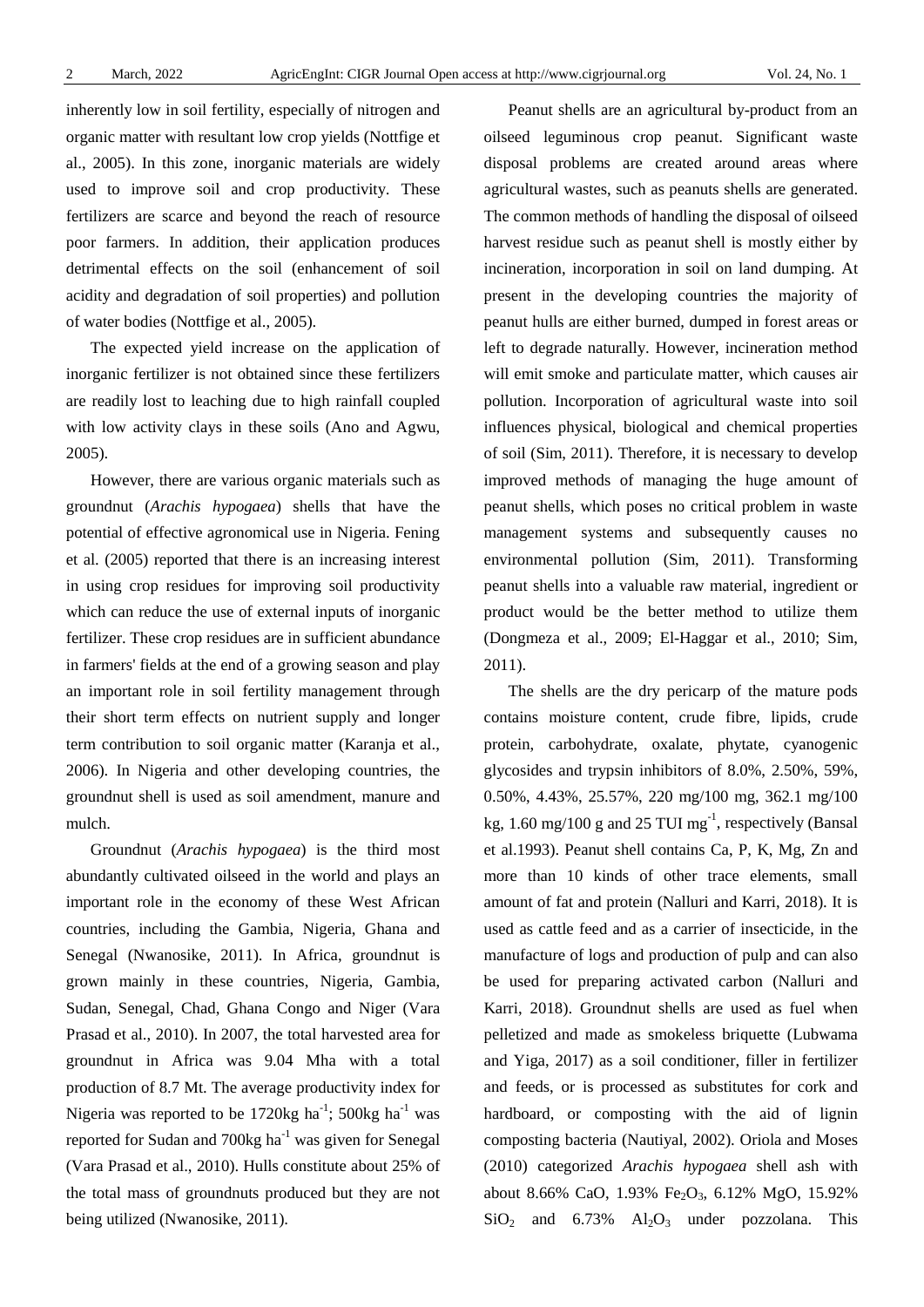composition makes it suitable for application in concrete as a partial replacement for cement with a measure of success achieved.

Groundnut shells are traditionally used as organic matter by farmers to restore their paddy fields affected by salinity. Unfortunately, their effects have not been scientifically reported for the recycling and sustainable use. Their effects on soil physical, chemical, and biological characteristics remained up to now less prioritize. The addition of peanut shells as organic amendment increases nutrient levels of C, N, P and Ca and reduces soil salinity (Mojiri et al., 2011). Soil microorganisms such as nitrogen-fixing bacteria(rhizobia) and arbuscular mycorrhizal fungi establish triple association, capable of supplying N and P contents to the plants, particularly in poor soils (Silveira and Cardoso, 2004). So the addition of peanut shells leading to improve soil fertility could affect microbial symbiosis (nodulation and mycorrhization). Thus, the study of the effect of groundnuts shell amendment on the growth and yield of maize is necessary.

The problem of low soil fertility amidst scarcity of mineral fertilizers around Taraba State have triggered attempts to use organic fertilizer sources to replenish soil nutrients at low cost. Besides, the high cost of inorganic materials and its frequent adulteration, makes the product to have adverse effects on soils, water and plants. There exists the need to find other fertilizer sources for maintaining soil fertility to enhance optimum maize yields. Lucas (1986), reported that sometimes, the application of organic manure might be more important than the addition of chemical fertilizers to some crops. Consequently, maize yields very well in a continuously cropped field, but declines with time, even with the application of certain mineral fertilizers.

Peanut shell has dual effects; firstly, by providing required nutrients to growing plants, and secondly, by feeding soil organisms. A balanced blend of peanut shell fertilizer provides food sources for important microorganisms, which in turn help plants ability to uptake more nutrients from the soil. The use of peanut waste in agriculture can reduce the need for chemical fertilizers and it restores organic carbon deficiency in soils (Nirmala and Vasavi, 2018). As chemical fertilizers are causing ecological damage, an alternative method is required to replace the use of chemical fertilizers for the growth of maize plants. Peanut shell produced during processing is used as a natural fertilizer for cultivation. According to Olowoake and Ojo (2014), application of peanut shell fertilizer has less effect on invertebrate animals in the soil. At present, there is no scientific data on the effects of peanut shell fertilizer materials on maize production in Taraba state, thereby making its incorporation rates to be without precision. Thus, there is lack of information on recommendable peanut shell incorporation rates for maize production around Taraba state and its environs. The present research therefore intends to determine the effect of groundnut shell incorporation rate on the soil properties, growth and yield of maize in Taraba state, north-eastern Nigeria.

# **2 Materials and methods**

#### **2.1 Study area**

The study was conducted during 2019 farming seasons at Lamurde floodplain in Jalingo, Taraba State, North-Eastern Nigeria. Jalingo is located between latitude  $8^{\circ}$  47' N to  $9^{\circ}$  01' N and longitude 11<sup>o</sup> 09' E to  $11<sup>o</sup>$  30′ E. Jalingo area has tropical continental type of climate characterized by well-marked wet and dry season. The wet season usually begins around April and ends in October. Jalingo has a mean annual rainfall of about 1,200 mm. In the rainy season, the relative humidity is much higher and ranges between 60% -70%. The dry season begins in November and ends in March. The dry season is characterized by the prevalence of the northeast trade winds, which are usually dry and dusty. During the dry season, relative humidity is low and falls between 35% - 45%. This low relative humidity coupled with high afternoon temperatures account for the desiccating effects of the dry season. The average minimum recorded temperature is  $15.2^{\circ}$ C while the average maximum temperature is  $39.7^{\circ}$ C (Umeh et al., 2019). The field trial location was selected on the basis of common practices of maize cropping among farmers at the selected location. The groundnut shells for this study were obtained from a groundnut shelling machine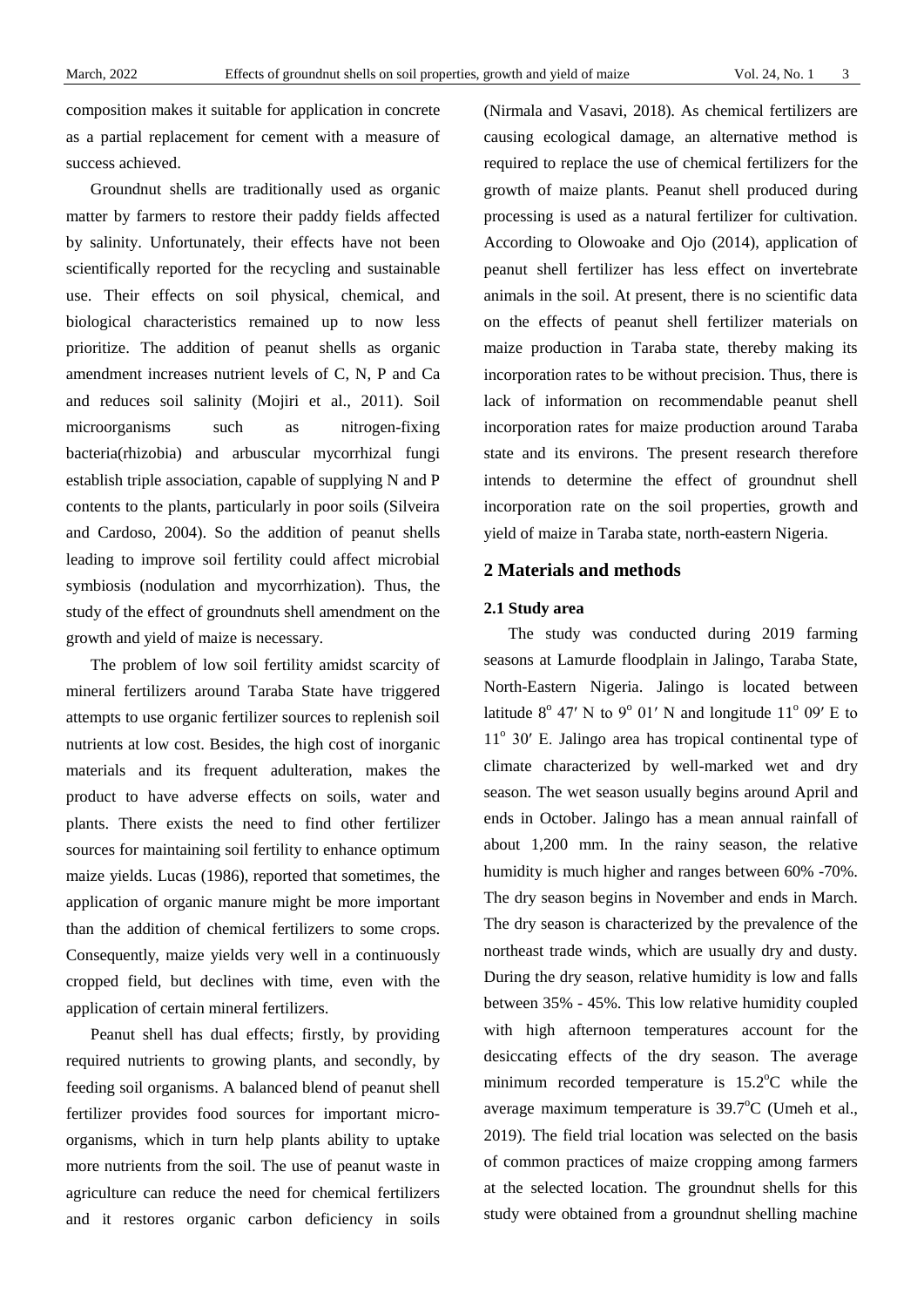in Jalingo. The groundnut shells were grounded into small sized particles for easy incorporation.

# **2.2 Research design and treatments**

The experiment was conducted in randomized complete blocks design (RCBD) in four replications with each experimental unit measuring  $2\times 2$  m (4 m<sup>2</sup>). The experiment consisted of four treatments which consist of

four levels of groundnut shells incorporation rates at 0.0, 2.5, 5.0 and 7.5 t ha<sup>-1</sup> dry matter bases. This gave a total of sixteen experimental plots. A 0.5 m alley was left between plots within a replication and a 0.5 m alley between replications. Figure 1 shows the experimental design field layouts.



Figure 1 Experimental design field layouts

## **2.3 Agronomic practices**

# 2.3.2 Planting

2.3.1 Land preparation and groundnut shell application

The experimental field was demarcated prior to experimental setup and was cleared using a cutlass and a hoe while ploughing was done using a tractor. The total land area used was  $9.5 \times 9.5$  m (90.25 m<sup>2</sup>). After layingout, the various organic materials were then applied on their respective plots. Incorporation of organic materials and levelling were done manually using human labour. The organic materials were applied on a dry matter basis at the rates of 0, 2.5, 5.0 and 7.5 t  $ha^{-1}$  28 days before planting maize.

Hybrid maize (Oba Super 1 Premier seeds, commercial hybrid-white) that has a maturity period of 90-95 days (3 month) was planted. Planting method used was that use locally by the famers in the area by the use of manual dibbler and a garden line to help get the crops in straight lines. At least three seed were planted per hole and later thinned to one per hole after the crop germinated and emerged from the soil. The seeds were planted on at a spacing of 80 cm between rows and 40 cm within rows, which gave  $31,250$  plants ha<sup>-1</sup>.

2.3.3 Weed management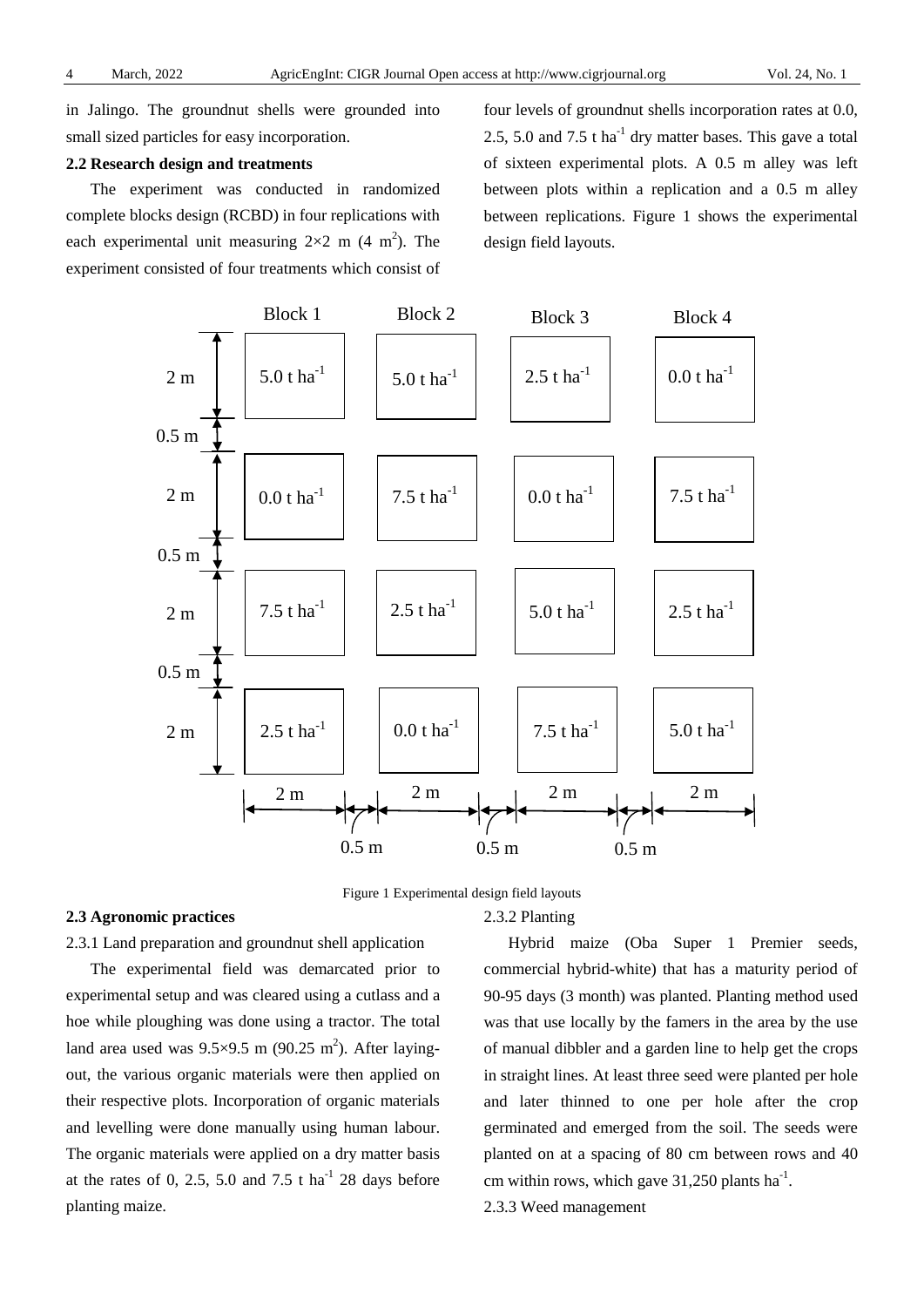Prior to planting, glyphosate (non-selective) herbicide was applied to kill all weeds to avoid early competition. The first hand weeding was done 18 days after planting (DAP) and the second hand weeding was done 40 DAP. Third hand weeding was done after 75 DAP.

### 2.3.4 Harvesting

Harvesting of 18 plants per the net plot  $(2\times2 \text{ m size})$ was carried out after the maize was fully matured on the field. The entire plants on the plots were harvested by cutting at the ground level. The harvested maize was dried, bagged and labelled according to treatments, replications and plot numbers.

# **2.4 Soil sampling and analysis**

Surface soil samples (0 to 15 cm in depth) were taken randomly using the zig-zag method (Brady and Weil, 2008) on plot basis before planting and at crop maturity. The soil samples were air-dried for a period of one week in a clean well ventilated laboratory, homogenized by grinding, passed through a 2 mm stainless sieve and were analyzed for physical and chemical properties using standard procedures.

Soil dry bulk density was determined using the core method. The soil particle density and total porosity were determined according to Aikins and Afuakwa (2012). Water holding capacity was determined using porous cup method.

Soil pH was measured in a 1:1 soil-water ratio using a glass electrode (H19017 Microprocessor) pH meter. Soil organic carbon was determined by the procedure of Walkley and Black using the dichromate wet oxidation method and organic matter was calculated by multiplying organic carbon by 1.724 (Burt, 2014). Total nitrogen of the samples was determined by the regular macro Kjeldahl method. Available phosphorous was extracted using Bray-1 solution and determined by molybdenum blue colorimetry (Burt, 2014). Exchangeable bases (Ca, Mg, K and Na) in the soil were determined using method described in Burt (2014).

#### **2.5 Plant data collection**

# 2.5.1 Determination of maize plant growth parameters

The plant growth data were collected at 50% flowering stage. The plant growth data collected were days to 50% flowering, plant height, plant girth, number of leaves, leaf area and leaf area index. Six maize plants were selected at random from each plot and tagged for growth measurements.

The days to 50% flowering was done by counting the number of days from planting to when half (50%) of the maize plants on each plot produces tassels or start tea selling. Plant height was measured using a measuring tape. Tape measure was used to measure the heights from the base of the plant to the tip of the flag leaf and their averages recorded. Data on stem diameter of representative maize plants on each plot was measured using venire calipers. The number of leaves per plant was determined by physical counting and data from the tagged plants was used to compute the score for each plot (Masarirambi et al., 2012). The leaf area was measured using a measuring tape. The leaf length and breadth were measured to obtain the leaf area. The leaf area was estimated as its length multiplied by its maximum width multiplied by maize leaf calibration factor, 0.75 (Elings, 2000). The leaf area index (LAI) was computed according to Msibi et al. (2014).

$$
LAI = \frac{Y \times N \times LA}{AP}
$$
 (1)

Where;  $Y =$  Population of plants per plot,  $N =$ Average number of leaves,  $LA =$  Leaf area (cm<sup>2</sup>),  $AP =$ Area of plot  $(cm<sup>2</sup>)$ .

2.5.2 Determination of maize yield and yield components

The entire plants on the plots were harvested by cutting at the ground level. The plants were then separated into ears (cob and grains) and stover (stem, leaves and husks). The plant parts; ears and stover were weighed and their weights recorded as fresh weights. The ears were further separated into cobs and grains by shelling. The various plant parts were put in brown paper envelopes and then oven dried at  $70^{\circ}$ C for 48 h to obtain their dry weights.

The lengths of maize cobs from each treatment were measured using the meter rule and their averages were recorded. The number of seeds per cob was determined by counting. The weight of seeds per plant was measured using an electronic scale. Samples of grains were taken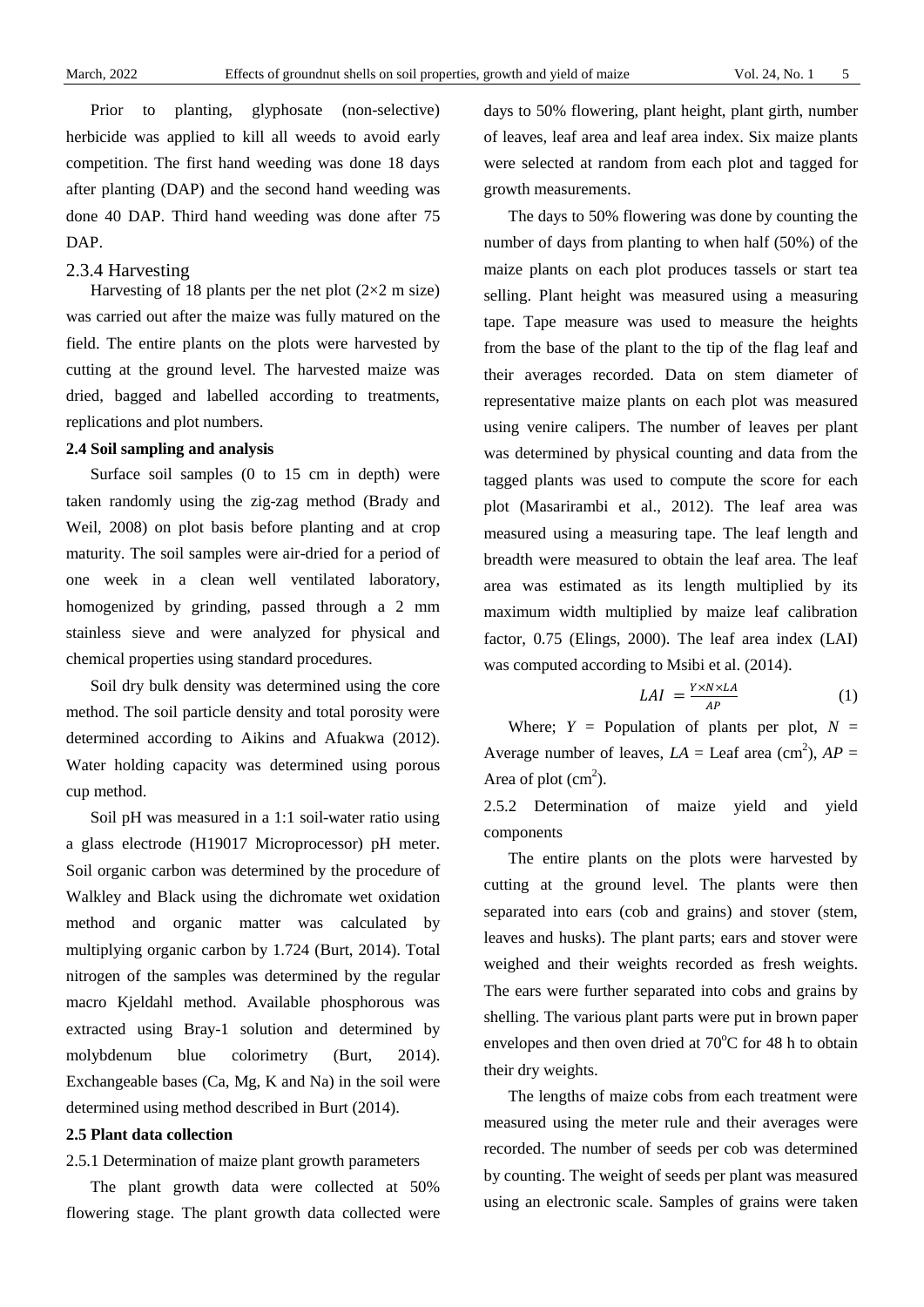from the produce of each treatment plot and then 100 grains were separated by counting from each sample and weighed using an electronic balance. The ears (cob and grains) and stover (stem, leaves and husks) obtained after harvest from the net plot area of each plot were weighed on an electronic balance. After this, the corn ear yield (kg) per plot and the stover yield (kg) per plot were converted into corn ear yield (kg) per ha and stover yields (kg) per ha by multiplying with an appropriate conversion factor (367.65). The clean grains obtained after threshing from the net plot area of each plot were weighed on an electronic balance. After this, the grain yield (kg) per plot was also converted into grain yields (kg) per ha by multiplying it by 367.65. Harvest index (HI) was computed using Equation 2.

Harvest Index (HI) =  
\n
$$
bry grain weight
$$
\n(Dry weight of ears + dry weight of store) (2)

#### **2.6 Statistical analysis**

All the data that were collected from the field experiments on soil properties, growth and yield characteristics of maize were subjected to analysis of variance (ANOVA) test at *p*≤0.05. Treatment means were compared using the least significant difference (LSD) at *p*≤0.05. Two statistical packages, SPSS 16 and Mini-tab 20 for windows, were used for the statistical analysis.

# **3 Results and discussions**

# **3.1 Soil properties of the experimental site before the experiment**

**Table 1 Physical and chemical properties of soil before the experiment**

| ехрегицент                                                   |       |  |
|--------------------------------------------------------------|-------|--|
| Properties                                                   | Value |  |
| Bulk density ( $g \text{ cm}^{-3}$ )                         | 1.42  |  |
| Soil porosity (%)                                            | 43.43 |  |
| Water holding capacity (%)                                   | 80.4  |  |
| pH(H <sub>2</sub> O)                                         | 5.7   |  |
| Organic matter (%)                                           | 1.84  |  |
| Total $N$ $(\%)$                                             | 0.16  |  |
| Available $P$ $(\%)$                                         | 12.24 |  |
| Exchangeable Ca (cmol $(+)$ kg <sup>-1</sup> )               | 2.38  |  |
| Exchangeable Mg (cmol $(+)$ kg <sup>-1</sup> )               | 1.80  |  |
| Exchangeable K (cmol $(+)$ kg <sup>-1</sup> )                | 0.28  |  |
| Exchangeable Na (cmol $(+)$ kg <sup>-1</sup> )               | 0.22  |  |
| Total Exchangeable Bases, TEB (cmol $(+)$ kg <sup>-1</sup> ) | 4.68  |  |

The properties of the soil at the experimental site before the experiment are presented in Table 1. The soils were slightly acidic with a relatively high bulk density, moderate porosity and water holding capacity. The organic matter (OM), total nitrogen (N), available phosphorus (P), exchangeable calcium (Ca), magnesium (Mg), potassium (K) and sodium (Na) were low.

# **3.2 Effects of application of groundnut shells on soil physical properties**

The results of the effect of application of groundnut shell on soil physical properties are presented in Table 2. The groundnut shells treatment had a significant (*p*≤0.05) effect on soil bulk density, soil porosity and water holding capacity. Soil bulk density was found to significantly decrease (*p*≤0.05) with increase in groundnut shell application rate while soil porosity and water holding capacity were found to significantly increase  $(p \leq 0.05)$  with increase in groundnut shell application rate. However, there was no significant statistical difference in bulk densities between 2.5 t ha-1 and  $5.0$  t ha<sup>-1</sup> groundnut shell incorporation rates treated plots. So, physical characteristics of soil were improved by the application of groundnut shells. This is in line with Gani et al. (2020) who observed that organic fertilizer improved soil biological and physical properties.

| Table 2 Effects of application of groundnut shells on soil |  |
|------------------------------------------------------------|--|
| physical properties                                        |  |

|                           |                    | Soil physical properties |                            |  |  |  |  |
|---------------------------|--------------------|--------------------------|----------------------------|--|--|--|--|
| Treatment                 | Bulk density (g)   | Porosity                 | Water holding capacity (%) |  |  |  |  |
|                           | $\text{cm}^{-3}$ ) | (% )                     |                            |  |  |  |  |
| $0.0 t \, \text{ha}^{-1}$ | $1.44^{\rm a}$     | $42.63^{\rm d}$          | $81.0^d$                   |  |  |  |  |
| $2.5$ t ha <sup>-1</sup>  | $1.35^{b}$         | 45.56 <sup>c</sup>       | $83.6^\circ$               |  |  |  |  |
| 5.0 t $ha^{-1}$           | $1.33^{b}$         | $45.71^{b}$              | $84.8^{b}$                 |  |  |  |  |
| $7.5$ t ha <sup>-1</sup>  | 1.28 <sup>c</sup>  | $47.76^{\rm a}$          | $87.3^{\circ}$             |  |  |  |  |
| P-value                   | 0.000              | 0.000                    | 0.000                      |  |  |  |  |
| F-LSD<br>0.05             | 0.024              | 0.020                    | 0.189                      |  |  |  |  |

Note: Means having the same letter in the same columns are not significantly different at *p*≤0.05

# **3.3 Effects of application of groundnut shells on soil chemical properties**

The results of the effect of application of groundnut shell on soil chemical properties are presented in Table 3. The results show that the application of groundnut shells had a significant (*p*≤0.05) positive effect on soil pH, organic matter, N, P, Ca, Mg, K, Na and total exchangeable bases (TEB). The soil chemical properties investigated were found to increase with increase in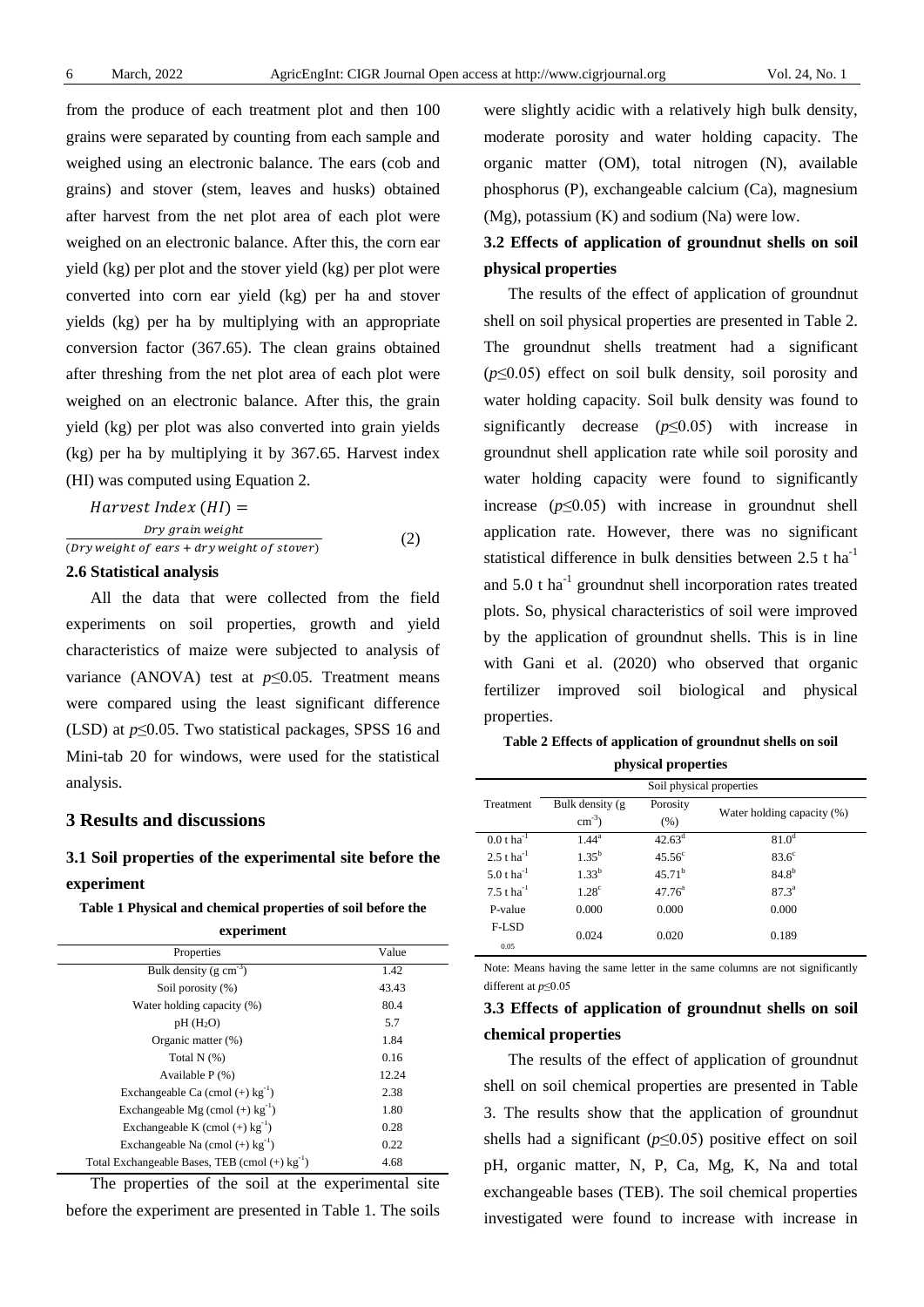groundnut shell application rate. The highest soil pH (6.3), organic matter (3.10%), N (0.29%), P (18.74%), Ca (2.82 cmol (+)  $kg^{-1}$ ), Mg (1.90 cmol (+)  $kg^{-1}$ ), K  $(0.47 \text{ cmol } (+) \text{ kg}^{-1})$ , Na  $(0.31 \text{ cmol } (+) \text{ kg}^{-1})$  and TEB  $(5.50 \text{ cmol } (+) \text{ kg}^{-1})$  were observed in plots treated with 7.5 t ha<sup>-1</sup> groundnut shell application rate while the lowest soil pH (5.5), organic matter (1.82%), N (0.13%), P (11.55%), Ca (1.91 cmol (+)  $kg^{-1}$ ), Mg (1.61 cmol (+) kg<sup>-1</sup>), K (0.27 cmol (+) kg<sup>-1</sup>), Na (0.23 cmol (+) kg<sup>-1</sup>) and TEB  $(4.02 \text{ cmol } (+) \text{ kg}^{-1})$  were observed in plots treated with  $0.0$  t ha<sup>-1</sup> groundnut shell application rate (control plots). The multiple comparison of means indicated that

the mean soil pH, organic matter, N, P, Ca, Mg, K, Na and TEB were statistically (*p*≤0.05) different among the treatments. However, there were no significant differences between 5.0 t ha<sup>-1</sup> and 7.5 t ha<sup>-1</sup> groundnut shell treated plots for total N and Mg contents. There were also no significant differences between  $2.5$  t ha<sup>-1</sup> and  $5.0$  t ha<sup>-1</sup> groundnut shell treated plots for K and Na contents. Chemical characteristics of soil were improved by the application of groundnut shells. This agrees with Gani et al. (2020) who observed that organic fertilizer improved mineral nutrient status as well as soil biological and physical properties.

**Table 3 Effects of application of groundnut shells on soil chemical properties**

| Treatment                | Soil chemical properties |                   |                |                 |                   |                   |                                     |                   |                   |
|--------------------------|--------------------------|-------------------|----------------|-----------------|-------------------|-------------------|-------------------------------------|-------------------|-------------------|
|                          | pH                       | OМ                | <b>Total N</b> | Avail. P        | Ca                | Mg                | r.                                  | Na                | <b>TEB</b>        |
|                          | (H <sub>2</sub> O)       | (%)               | (%)            | $(\% )$         |                   |                   | $[{\rm cmol} (+) \, {\rm kg}^{-1}]$ |                   |                   |
| $0.0 t \text{ ha}^{-1}$  | $5.5^{\circ}$            | .82 <sup>d</sup>  | $0.13^{\circ}$ | $1.55^{\circ}$  | 1.91 <sup>a</sup> | $.61^{\circ}$     | $0.27^{\circ}$                      | $0.23^{\circ}$    | 4.02 <sup>d</sup> |
| $2.5$ t ha <sup>-1</sup> | $5.8^\circ$              | $2.76^{\circ}$    | $0.24^{\rm b}$ | $15.62^{\circ}$ | $2.53^{\circ}$    | $1.78^{b}$        | $0.44^{b}$                          | $0.26^{\rm b}$    | 5.01 <sup>c</sup> |
| 5.0 t ha <sup>-1</sup>   | $5.9^{b}$                | 2.90 <sup>b</sup> | $0.28^{\rm a}$ | $17.06^{b}$     | $2.74^{b}$        | $1.88^{\rm a}$    | $0.44^{b}$                          | $0.28^{b}$        | $5.34^{b}$        |
| 7.5 t $ha^{-1}$          | 6.3 <sup>a</sup>         | $3.10^a$          | $0.29^{a}$     | $18.74^{\rm a}$ | $2.82^{\rm a}$    | 1.90 <sup>a</sup> | $0.47^{\rm a}$                      | 0.31 <sup>a</sup> | $5.50^{\circ}$    |
| P-value                  | 0.000                    | 0.000             | 0.000          | 0.000           | 0.000             | 0.000             | 0.000                               | 0.000             | 0.000             |
| $F$ -LSD $_{0.05}$       | 0.069                    | 0.014             | 0.020          | 0.031           | 0.024             | 0.049             | 0.024                               | 0.020             | 0.014             |

Note: Means having the same letter in the same columns are not significantly different at *p*≤0.05

# **3.4 Effects of application of groundnut shells on maize growth characteristics**

The results (Table 4) of the field experiments show that the effects of application of groundnut shell were pronounced on the growth characteristics of maize. The effects of the treatment varied on the growth characteristics of maize.

#### 3.4.1 Days to 50% flowering

The results showed that groundnut shell treatment had a significant (*p*≤0.05) positive effect on number of days to 50% flowering. Groundnut shell application significantly reduced the number of days to 50% tea selling in maize. Application of groundnut shell enhanced early flowering in maize with  $7.5$  t ha<sup>-1</sup> of groundnut shell taking the shortest days of 49 days to 50% flowering while 0.0 t ha<sup>-1</sup> of groundnut shell taking the longest days of 54 days to 50% flowering and were statistically significant at  $p \le 0.05$  (Table 4). Timely availability of nutrients mainly nitrogen from the organic source could have provided adequate availability of the required crop growth conditions which positively supported the physiological functions of the crop to early flowering as reported by Khan et al. (2008).

#### 3.4.2 Plant height

Plant height indicates the influence of various nutrients on plant metabolism. The results showed that groundnut shells treatments had a significant and different  $(p<0.05)$  positive effect on the plant height. Increasing the rates of groundnut shell incorporation resulted to a significant increase in plant height. Groundnut shells promoted fast maize growth and development of the plants. Highest plants were obtained with  $7.5$  t ha<sup>-1</sup> groundnut shell incorporation treatment and the lowest plant height was produced by the 0.0 t ha- $<sup>1</sup>$  groundnut shell incorporation treatment (Table 4). The</sup> observed increment in height with groundnut shell application is attributed to nutrients availability especially N (Khan et al., 2008) which promoted fast growth and development of the maize plants. 3.4.3 Stem girth

The groundnut shell incorporation had significant  $(p \le 0.05)$  effect on the stem diameter of maize plants. Plant girth significantly increased with increasing rates of groundnut shell incorporation. The highest stem girth was recorded in the  $7.5$  t ha<sup>-1</sup> groundnut shell incorporation rate and the lowest was in the  $0.0$  t ha<sup>-1</sup>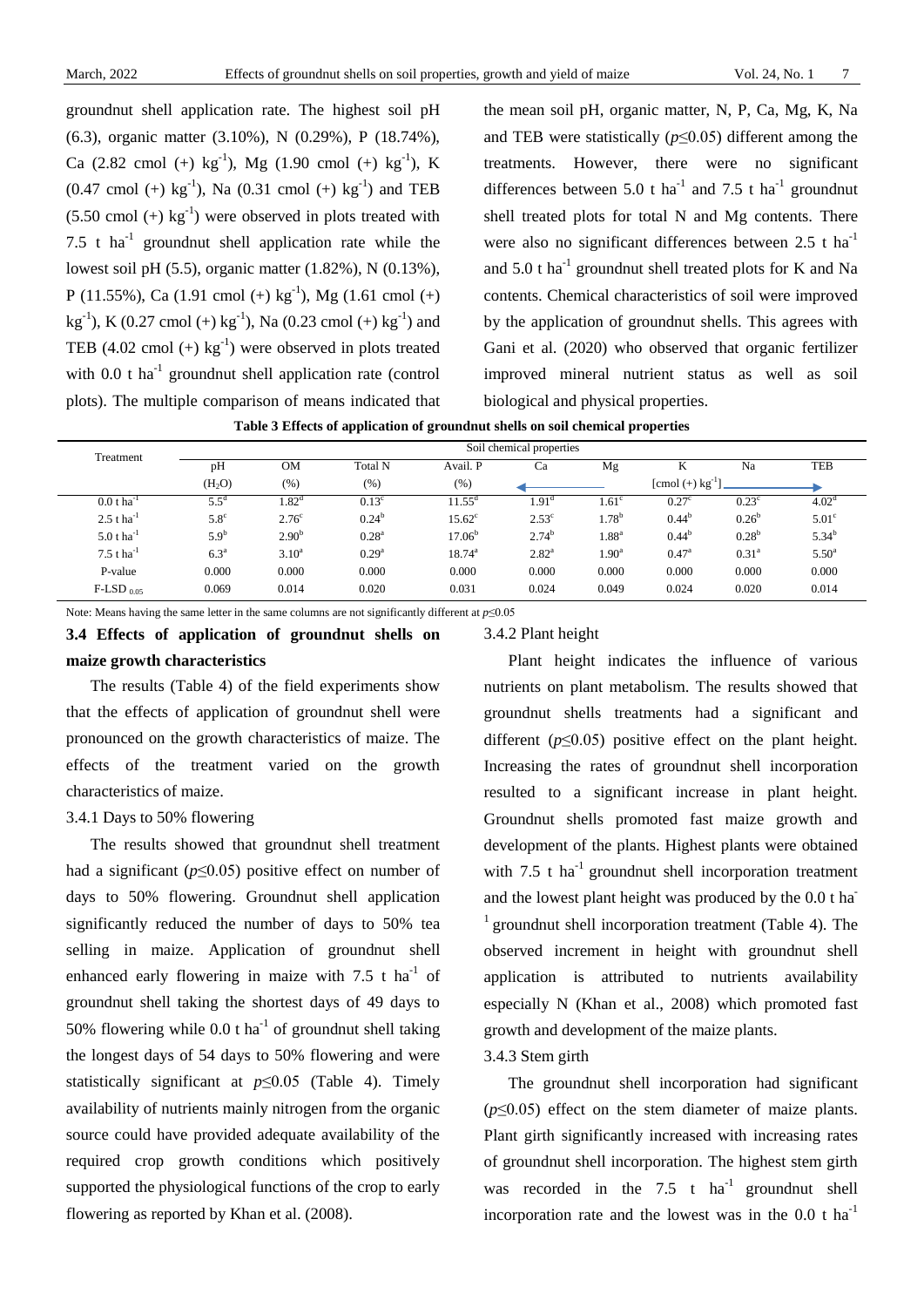groundnut shell incorporation rate (Table 4). This agrees with the findings of Anon (2002), who found that groundnut shell is an excellent fertilizer material because of its high N, P and K content and it is readily available than the mineral fertilizer. In addition, its effect on the soil is stable and with slow nutrition to maize plants. This shows that a high rate of application has a positive effect on the maize stem girth.

#### 3.4.4 Number of leaves

The number of leaves significantly increased (*p*≤0.05) with increasing rates of groundnut shell incorporation. Groundnut shells incorporation rate of 7.5 t ha $^{-1}$  produced the maximum number of leaves while groundnut shells incorporation rate of  $0.0$  t ha<sup>-1</sup> recorded the least number of leaves and were statistically significant at *p*≤0.05 (Table 4). The significant variation in maize leaf count is attributed to the organic material source levels. The increased number of leaves observed with groundnut shells is attributed to nutrients availability especially N (Khan et al., 2008) provided by the organic materials which promoted fast growth and development of the maize plants. This is in line with Efthimiadou et al. (2010) who observed that organic soil amendments recorded the highest number of leaves. An increase in the number of leaves could positively affect the photosynthetic activity of the plant since leaf number is a growth index that could enhance crop yields.

# 3.4.5 Leaf area

The results showed that groundnut shells treatments significantly increased ( $p \le 0.05$ ) the leaf area (Table 4) with increasing rates of groundnut shell. Plot treated with groundnut shells at  $7.5$  t ha<sup>-1</sup> produced the highest value of leaf area while the least leaf area was observed with the plot treated with groundnut shells at  $0.0 t$  ha<sup>-1</sup> (control or no-treatment plot). The multiple comparison of means showed that the mean leaf areas were statistically (*p*≤0.05) different among all the treatments.

# 3.4.6 Leaf area index

Leaf area index was significantly (*p*≤0.05) influenced by different doses of applied groundnut shells. The highest leaf area index was recorded in the 7.5 t  $ha^{-1}$  groundnut shell incorporation rate and the lowest was in the  $0.0$  t ha<sup>-1</sup> groundnut shell incorporation rate (Table 4). However, there was no significant statistical difference in the mean leaf area indexes between 2.5 t  $ha^{-1}$  and 5.0 t  $ha^{-1}$  groundnut shell incorporation rates. The significant increase in leaf area index with the application of groundnut shell indicated the effectiveness of applied groundnut shell in improving the growth of maize crop.

|                          | Maize growth parameters |                    |                  |                  |                   |                  |  |  |
|--------------------------|-------------------------|--------------------|------------------|------------------|-------------------|------------------|--|--|
| Treatment                | Days to 50% teaselling  | Plant height (cm)  | Stem girth (cm)  | Number of        | Leaf area $(cm2)$ | Leaf area index  |  |  |
|                          |                         |                    |                  | leaves           |                   |                  |  |  |
| $0.0 t$ ha <sup>-1</sup> | $54.0^{\circ}$          | $93.5^{\circ}$     | 2.3 <sup>d</sup> | $6.0^\circ$      | 32.0 <sup>d</sup> | $0.0864^{\circ}$ |  |  |
| $2.5$ t ha <sup>-1</sup> | 53.0 <sup>a</sup>       | $142.4^\circ$      | $2.7^{\circ}$    | 7.0 <sup>b</sup> | $35.8^\circ$      | $0.1128^{b}$     |  |  |
| 5.0 t $ha^{-1}$          | 50.0 <sup>b</sup>       | 156.9 <sup>b</sup> | $3.3^{b}$        | 7.0 <sup>b</sup> | $40.2^{b}$        | $0.1266^{\rm b}$ |  |  |
| 7.5 t $ha^{-1}$          | 49.0 <sup>b</sup>       | $178.3^{\circ}$    | $3.5^{\circ}$    | 8.0 <sup>a</sup> | $41.5^{\circ}$    | $0.1494^{\rm a}$ |  |  |
| P-value                  | 0.000                   | 0.000              | 0.000            | 0.000            | 0.000             | 0.000            |  |  |
| $F$ -LSD 0.05            | 2.516                   | 0.316              | 0.189            | 0.316            | 1.258             | 0.020            |  |  |

**Table 4 Effects of groundnut shells on maize growth characteristics at 50% flowering stage**

Note: Means having the same letter in the same columns are not significantly different at *p*≤0.05

**3.5 Effects of application of groundnut shells on maize yield characteristics**

The results (Table 5) of the field experiments show that the effects of application of groundnut shell were pronounced on the yield characteristics of maize. The effects of the treatment varied on the yield characteristics of maize.

# 3.5.1 Cob length

Cob length is a yield component and a determinant of overall maize yield. Application rates of groundnut shell significantly  $(p \le 0.05)$  increased cob length. Entries of 0.0 to 7.5 t ha<sup>-1</sup> groundnut shell maximize cob length. The multiple comparison of means showed that the mean cobs lengths were statistically (*p*≤0.05) different among all the treatments. Lengthy cobs supported by the groundnut shell application could be attributed to high growth rate attained by the crop due to timely availability of nutrients from the source of soil fertility amendments with consequential increased dry matter accumulation. In a previous study, Uzoma et al. (2011)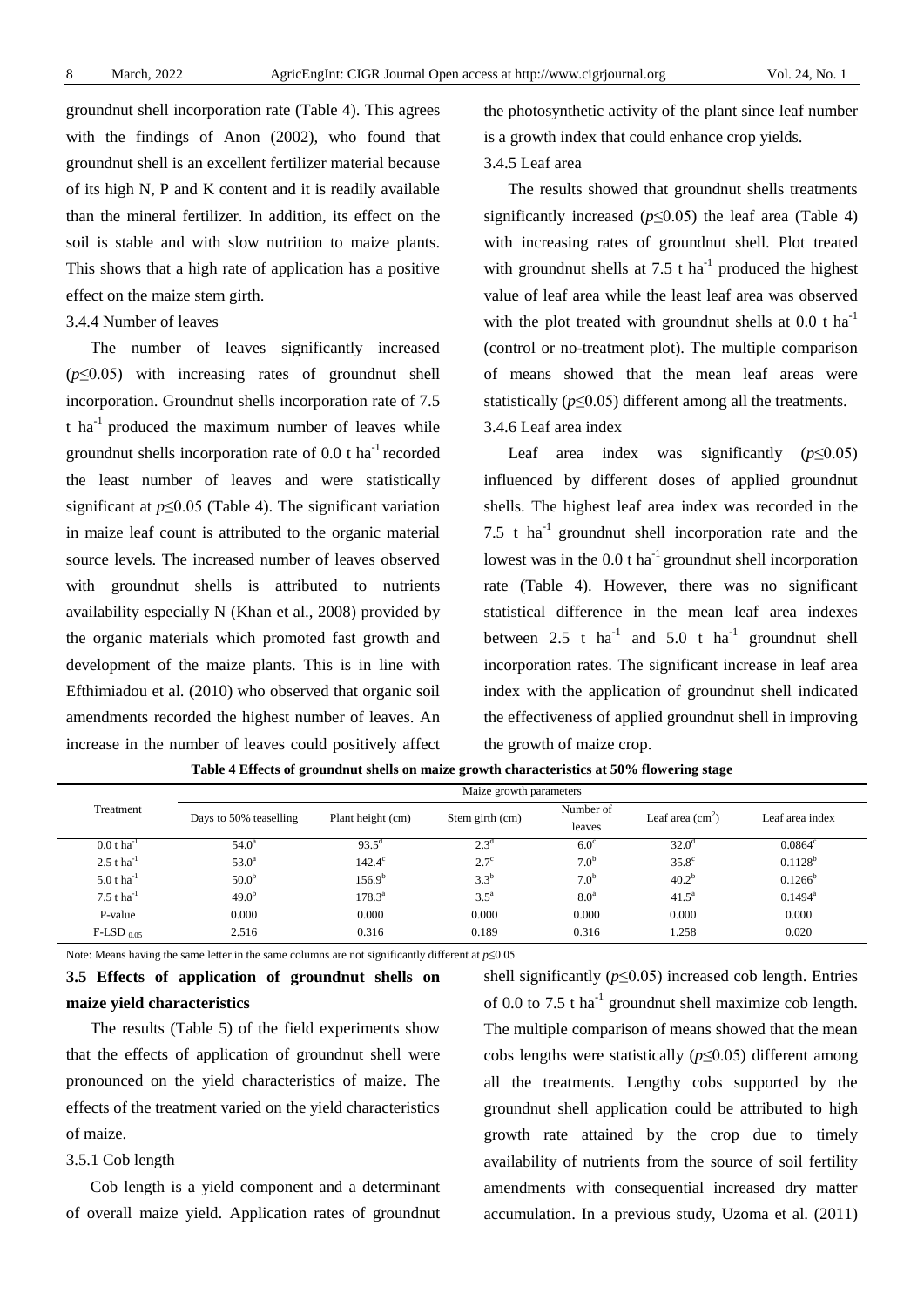reported combined application of organic and inorganic materials positively affected maize ear characteristics and ascribed it to incorporation of organic material that improved soil physical properties and the increase in mineralization as a result of the addition of synthetic fertilizers.

# 3.5.2 Number of seeds per cob

Application of groundnut shell significantly (*p*≤0.05) increased the number of seeds per cob. The  $0.0$  t ha<sup>-1</sup> groundnut shell application treatment gave the significantly (*p*≤0.05) lowest mean number of seeds per cob of maize while 7.5 t ha<sup>-1</sup> groundnut shell application treatment gave the significantly  $(p \le 0.05)$  highest mean number of seeds per cob.

#### 3.5.3 Seed weight per plant

The results showed significant (*p*≤0.05) differences that increased with higher treatment rates on the maize seed weight per plant. The treatment effects were proportional to the treatment rates. The seed weight per plant increased with increasing rate of groundnut shell application. The 7.5 t ha<sup>-1</sup> treatment rate produced the significantly  $(p \le 0.05)$  heaviest maize seed weight per plant (68.98 g) while the  $0.0$  t ha<sup>-1</sup> treatment rate produced the significantly  $(p \le 0.05)$  lightest maize seed weight per plant (48.57 g). The increase in seed weight per plant with increasing rate of groundnut shell application is attributed to improved nitrogen uptake by maize through enhanced organic matter decompositionmineralization process or indirectly maize root development. High nitrogen level and other nutrients obtained from the organic material resulted in heavy cobs. Similar trend was observed by Khan et al. (2008) who detected that lower nitrogen level in the soil resulted in lighter grain weight due to less available nitrogen for the optimum plant growth. Anon (2002), similarly found that higher application rates of groundnut shell produced heavier maize cob weights, than with lower application rates.

# 3.5.4 Hundred seed weight

Hundred seed weight varied significantly  $(p \le 0.05)$ due to the effects of applied groundnut shells, with application of 7.5 t  $ha^{-1}$  groundnut shells giving the highest hundred seed weight of 27.90 g and application of 0.0 t ha<sup>-1</sup> groundnut shells giving the lowest hundred seed weight of 21.22 g. The increase in hundred seed weight with groundnut shell application rates is attributed to higher nitrogen level in the soil which resulted in heavier grain weight due to nitrogen availability for optimum maize growth and formation of assimilates for healthy grains (Khan et al., 2008). Khan et al. (2008) observed that lower nitrogen level in the soil resulted in lighter seeds. Similar to our results maize yield and yield components was reported to increase with organic matter application (Steiner et al., 2007).

### 3.5.5 Stover yield

The stover weight of maize plant was significantly (*p*≤0.05) affected by groundnut shell application. The groundnut shell application rate of  $7.5$  t ha<sup>-1</sup> had the significantly highest stover weight while the groundnut shell application rate of  $0.0$  t ha<sup>-1</sup> had the significantly lowest stover weight. The highest stover weight obtained with the application of 7.5 t ha<sup>-1</sup> groundnut shell could be due to continues slow release and adequate availability of crop nutrients from the organic materials buried in the soil, which were less subjected to leaching loses. It was reported organic amendments positively increased crop growth and net assimilation rates with consequential high maize productivity (Uzoma et al., 2011).

#### 3.5.6 Corn ear yield

Application of groundnut shell significantly (*p*≤0.05) increased the corn ear yield with a significantly maximum value of 7.16 t ha<sup>-1</sup> at 7.5 t ha<sup>-1</sup> groundnut shell application rate and a significantly minimum value of  $5.12$  t ha<sup>-1</sup> at 0.0 t ha<sup>-1</sup> groundnut shell application rate. This agreed with findings of Uzoma et al. (2011) who reported that combined application of organic and inorganic materials positively affected maize ear characteristics and ascribed it to incorporation of organic material that improved soil physical properties and the increase in mineralization as a result of the addition of synthetic fertilizers.

#### 3.5.7 Grain yield

Application of groundnut shell significantly (*p*≤0.05) increased the parameter with a significantly maximum grain yield of maize  $(5.78 \text{ t ha}^{-1})$  at 7.5 t ha<sup>-1</sup> groundnut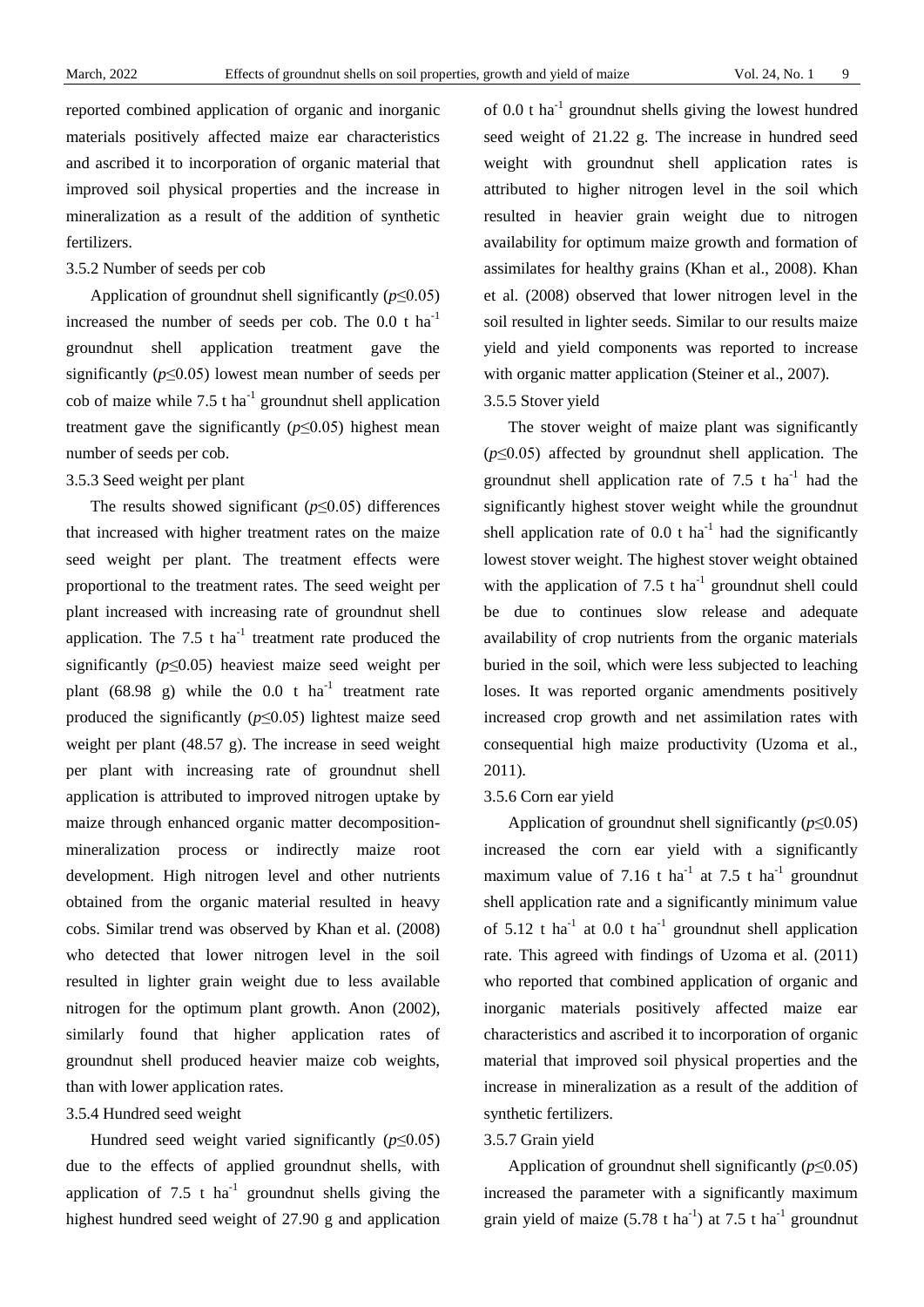shell application rate and a significantly minimum grain yield of maize  $(3.11 \text{ t ha}^{-1})$  at 0.0 t ha<sup>-1</sup> groundnut shell application rate. This agreed with findings of Sadeghi and Bahrani (2009) who observed optimum crop growth with the highest crop residues and nitrogen. The results could be attributed to the overall improvement in soil chemical, physical and biological properties. The observations confirm findings of Asai et al. (2009) who observed that integrated nitrogen strategies convincingly enhance maize yield.

#### 3.5.8 Harvest index

Application of groundnut shell significantly  $(p \le 0.05)$ increased the harvest index with a significantly maximum harvest index of 0.38 at 7.5 t ha<sup>-1</sup> groundnut shell application rate and a significantly minimum harvest index of  $0.27$  at  $0.0$  t ha<sup>-1</sup> application rate. The multiple comparison of means showed that the mean harvest indexes were statistically (*p*≤0.05) different among all the treatments.

|                          | Maize yield parameters |                            |                                |                             |                                  |                                         |                                 |                  |  |  |
|--------------------------|------------------------|----------------------------|--------------------------------|-----------------------------|----------------------------------|-----------------------------------------|---------------------------------|------------------|--|--|
| Treatment                | Cob<br>length<br>(cm)  | Number of<br>seeds per cob | Seed weight per<br>plant $(g)$ | $100$ -seed<br>weight $(g)$ | Stover yield<br>$(t \, ha^{-1})$ | Corn ear yield<br>$(t \text{ ha}^{-1})$ | Grain yield<br>$(t \, ha^{-1})$ | Harvest<br>index |  |  |
| $0.0 t \text{ ha}^{-1}$  | $13.50^{\rm d}$        | $312^d$                    | $48.57^{\rm d}$                | $21.22^{\rm d}$             | 6.52 <sup>d</sup>                | $5.12^{\rm d}$                          | 3.11 <sup>d</sup>               | $0.27^{\rm d}$   |  |  |
| $2.5$ t ha <sup>-1</sup> | 14.75 <sup>c</sup>     | $362^{\circ}$              | $59.82^{\circ}$                | $24.68^{\circ}$             | 6.98 <sup>c</sup>                | $5.74^\circ$                            | 4.28 <sup>c</sup>               | $0.34^{\circ}$   |  |  |
| 5.0 t $ha^{-1}$          | $16.00^{b}$            | $418^{\rm b}$              | $63.54^b$                      | $25.75^b$                   | $7.35^{b}$                       | 6.80 <sup>b</sup>                       | 5.10 <sup>b</sup>               | $0.36^{b}$       |  |  |
| 7.5 t $ha^{-1}$          | $17.40^{\circ}$        | $474$ <sup>a</sup>         | $68.98^{a}$                    | $27.90^{\rm a}$             | 8.10 <sup>a</sup>                | 7.16 <sup>a</sup>                       | $5.78^{a}$                      | $0.38^{a}$       |  |  |
| P-value                  | 0.000                  | 0.000                      | 0.000                          | 0.000                       | 0.000                            | 0.000                                   | 0.000                           | 0.000            |  |  |
| $F$ -LSD $_{0.05}$       | 0.316                  | 7.548                      | 0.049                          | 0.138                       | 0.327                            | 0.014                                   | 0.069                           | 0.014            |  |  |

**Table 5 Effects of groundnut shells on yield and yield component of maize**

Note: Means having the same letter in the same columns are not significantly different at *p*≤0.05

#### **4 Conclusions**

From the results it may be concluded that growth and yield of maize variety were significantly (*p*≤0.05) influenced by different levels of groundnut shell incorporation. The plant growth was significantly increased by application of groundnut shell at different levels. Consecutively, the variety produced the significantly highest yield with  $7.5$  t ha<sup>-1</sup> groundnut shell, with the highest nutrient use efficiency. Groundnut shell application increased soil porosity, water holding capacity, soil pH, organic matter, nitrogen, phosphorus, calcium, magnesium, potassium, sodium and total exchangeable bases and decreased soil bulk density and particle density to favourable levels. Dosage of the fertilizers (concentration levels) had an increment effect on the plant height, average number of leaves, stem girth, leaf area and leaf area index, this implies the higher the dosage the higher the growth performance which can be attributed to the increased amount of nutrients in higher dosage of fertilizers. Hence, the higher nutrients in higher dosage were used for the development of important parts of the plants such as higher foliage and longer shoot. The reason behind this increment is because in higher dosage of fertilizers, there

are more nutrients for the synthesis of various other nutrients, chemicals and anti-nutrients in the maize plant.

## **References**

- Aikins, S. H. M., and J. J. Afuakwa. 2012. Effect of four different tillage practices on soil physical properties under cowpea. *Agriculture and Biology Journal of North America*, 3(1): 17-24.
- Ano, A. O., and J. A. Agwu. 2005. Effect of animal manures on selected soil chemical properties, organic matter, pH, exchangeable Ca, and Mg. *Nigerian Journal of Soil Science*, 15: 14-19.
- Anon. 2002. Agricultural issue on compost controversy. Acres U. S. A, June, pp. 20.
- Asai, H., B. K. Samson, H. M. Stephan, K. Songyikhangsuthor, K. Homma, Y. Kiyono, Y. Inoue, T. Shiraiwa, and T. Horie. 2009. Biochar amendment techniques for upland rice production in Northern Lagos: 1. Soil physical properties, leaf SPAD and grain yield. *Field Crops Research*, 111(1- 2): 81-84.
- Bansal, U. K., D. R. Satija, and K. L. Ahula. 1993. Oil composition of diverse groundnut (*Arachis hypogaea* L.) genotype relation to different environment. *Journal of the Science of Food Agriculture*, 63(1): 17-19.
- Brady, N. C., and R. R. Weil. 2008. *The Nature and Properties of Soils*. 14th ed. Upper Saddle River, N.J.: Pearson Education Inc.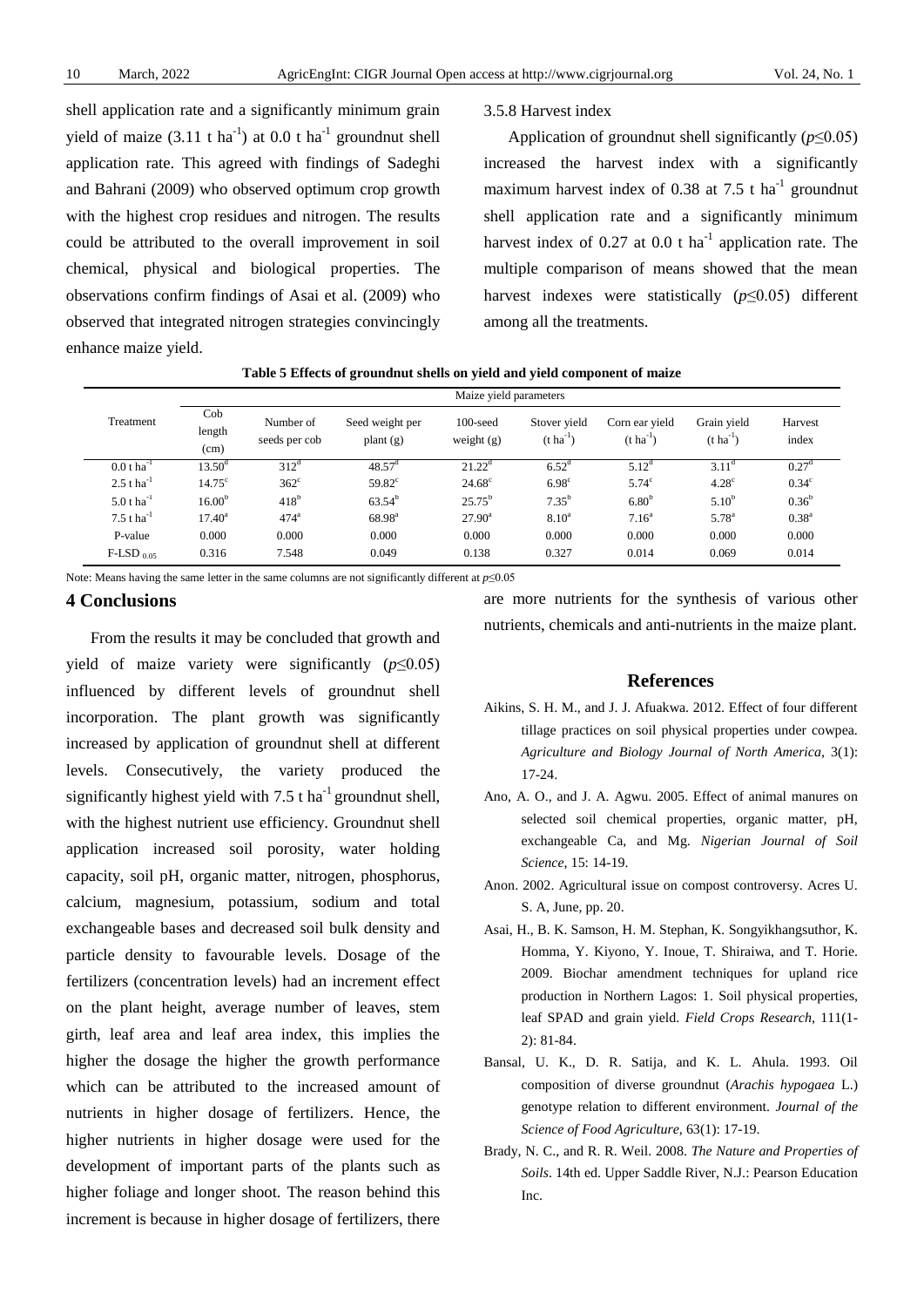- Burt, R. 2014. Soil survey field and laboratory methods manual. *Soil Survey Investigations Report*, 2(51): 181-387.
- Dongmeza, E., S. Steinbronn, G. Francis, U. Focken, and K. Becker. 2009. Investigations on the nutrient and antinutrient content of typical plants used as fish feed in small scale aquaculture in the mountainous regions of Northern Vietnam. *Animal Feed Science and Technology*, 149(1-2): 162-178.
- Efthimiadou, A., D. Bilalis, A. Karkanis, and B. Froud-Williams. 2010. Combined organic/inorganic fertilization enhance soil quality and increased yield, photosynthesis and sustainability of sweet maize crop. *Australian Journal of Crop Science*, 4(9): 722-729.
- El-Haggar, S. M., G. Mounir, and L. Gennaro. 2010. Agricultural waste as energy source in developing countries: a case study in Egypt on the utilization of agricultural waste through complexes. Available at: [http://www2.hcmuaf.edu.vn/data/quoctuan/Agricultural%2](http://www2.hcmuaf.edu.vn/data/quoctuan/Agricultural%20waste%20as%20an%20energy%20source%20in%20developing%20countries(1).pdf) [0waste%20as%20an%20energy%20source%20in%20devel](http://www2.hcmuaf.edu.vn/data/quoctuan/Agricultural%20waste%20as%20an%20energy%20source%20in%20developing%20countries(1).pdf) [oping%20countries\(1\).pdf.](http://www2.hcmuaf.edu.vn/data/quoctuan/Agricultural%20waste%20as%20an%20energy%20source%20in%20developing%20countries(1).pdf) Accessed: 14-08-2020.
- Elings, A. 2000. Estimation of leaf area in tropical maize. *Agronomy Journal*, 92(3): 436-444.
- Fening, J. O., T. Adjei-Gyapong, E. Yeboah, E. O. Ampontuah, G. Quansah, and S. K. A. Danso. 2005. Soil fertility status and potential organic inputs for improving small holder crop production in the interior savannah zone of Ghana. *Journal of Sustainable Agriculture*, 25(4): 69-92.
- Gani, A. T., C. A. Odey, and A. Christopher. 2020. Effects of compost tea application on soil properties, growth and yield of amaranthus (*Amaranthus caudatus* L) in Wukari, Northern Guinea Savanna, Nigeria. *Asian Soil Research Journal*, 4(1): 34-42.
- Karanja, N.K., F.O. Ajuke and M.J. Swift. 2006. Organic resources quality and soil fauna: their role on the microbial biomass, decomposition and nutrient release patterns in Kenyan soils. [Tropical and Subtropical](https://www.researchgate.net/journal/Tropical-and-Subtropical-Agroecosystems-1870-0462)  [Agroecosystems,](https://www.researchgate.net/journal/Tropical-and-Subtropical-Agroecosystems-1870-0462) 6(2): 73-86.
- Khan, H. Z., M. A. Malik, and M. F. Saleem. 2008. Effect of rate and source of organic material on the production potential of spring maize (*Zea mays* L.). *Pakistan Journal of*
- *Agricultural Science*, 45(1): 40-43. Lubwama, M., and V. Yiga. 2017. Development of groundnut
- shells and bagasse briquettes as sustainable fuel sources for domestic cooking applications in Uganda. *Renewable Energy*, 111: 532-542.
- Lucas, E. O. 1986. The effect of density and nitrogen fertilizer on the growth and yield of maize (*Zea mays* L.) in Nigeria. *The Journal of Agricultural Science*, 107(3): 573-578.
- Maobe, S. N., M. W. K. Mburu, L. S. M. Akundabweni, J. K. Ndufa, J. G. Mureithi, C. K. K. Gaehene, F. W. Makini, and

J. J. Okello. 2010. Residual effect of *Macuna pruriens* green manure application rate on maize (*Zea mays* L.) grain yield. *World Journal of Agricultural Sciences*, 6(6): 720- 727.

- Masarirambi, M. T., M. B. Mbokazi, P. K. Wahome, and T. O. Oseni. 2012. Effect of kraal manure, chicken manure and inorganic fertilizer on growth and yield of lettuce (*Lactuca sativa* L. var Commander) in a semi-arid environment. *Asian Journal of Agricultural Sciences*, 4(1): 58-64.
- Mojiri, A., A. Jalalian, and H. Radnezhad. 2011. Effects of urban waste water treatments on chemical properties of saline and alkaline soil. *Journal of Applied Science Research*, 7: 222- 228
- Msibi, B. M., W. O. Mukabwe, A. M. Manyatsi, N. Mhazo, and M. T. Masarirambi. 2014. Effects of liquid manure on growth and yield of spinach (*Beta vulgaris var cicla*) in a sub-tropical environment in Swaziland. *Asian Journal of Agricultural Sciences*, 6(2): 40-47.
- Nalluri, N., and V. R. Karri. 2018. Use of groundnut shell compost as a natural fertilizer for the cultivation of vegetable plants. *International Journal of Advance Research in Science and Engineering*, 7(1): 97-104.

Nautiyal, P. C. 2002. Groundnut: post-harvest operation. Available at: http://www.fao.org/fileadmin/user\_upload/inpho/docs /Post\_Harvest\_ Compendium\_-\_Groundnut.pdf. Accessed: 14-08-2020.

- Nirmala, N., and R. K. Vasavi. 2018. Use of groundnut shell compost as a natural fertilizer for the cultivation of vegetable plants. *International Journal of Advance Research in Science and Engineering*, 7(1): 97-104.
- Nottfige, D. O., S. O. Ojeniyi, and D. O. Asawalam. 2005. Comparative effect of plant residues and NPK fertilizer on nutrient status and yield of maize (*Zea mays* L.) in a humid ultisol. *Nigerian Journal of Soil Science*, 15: 1-8.
- Nwanosike, M. R. O. 2011. Economic analysis of groundnut enterprises in Rafi local government area of Niger state, Nigeria. *International Research Journal of Applied and Basic Science*, 2(4): 155-162.
- Okoroafor, I. B, E. O. Okelola, O. N. Edeh, V. C. Emehute, C. N. Onu, T. C. Nwaneri, and G. I. Chinaka. 2013. Effect of organic manure on the growth and yield performance of maize in Ishiagu, Ebonyi State, Nigeria. *IOSR Journal of Agriculture and Veterinary Science (IOSR-JAVS)*, 5(4): 28- 31.
- Olowoake, A. A., and J. A. Ojo. 2014. Effect of fertilizer types on the growth and yield of *Amaranthus caudatus* in Ilorin, Southern guinea, savanna zone of Nigeria. *Advances in Agriculture*, Volume 2014, pp 1-5.
- Oriola, F., and G. Moses. 2010. Groundnut shell ash stabilization of black cotton soil. *Electronic Journal of Geotechnical*